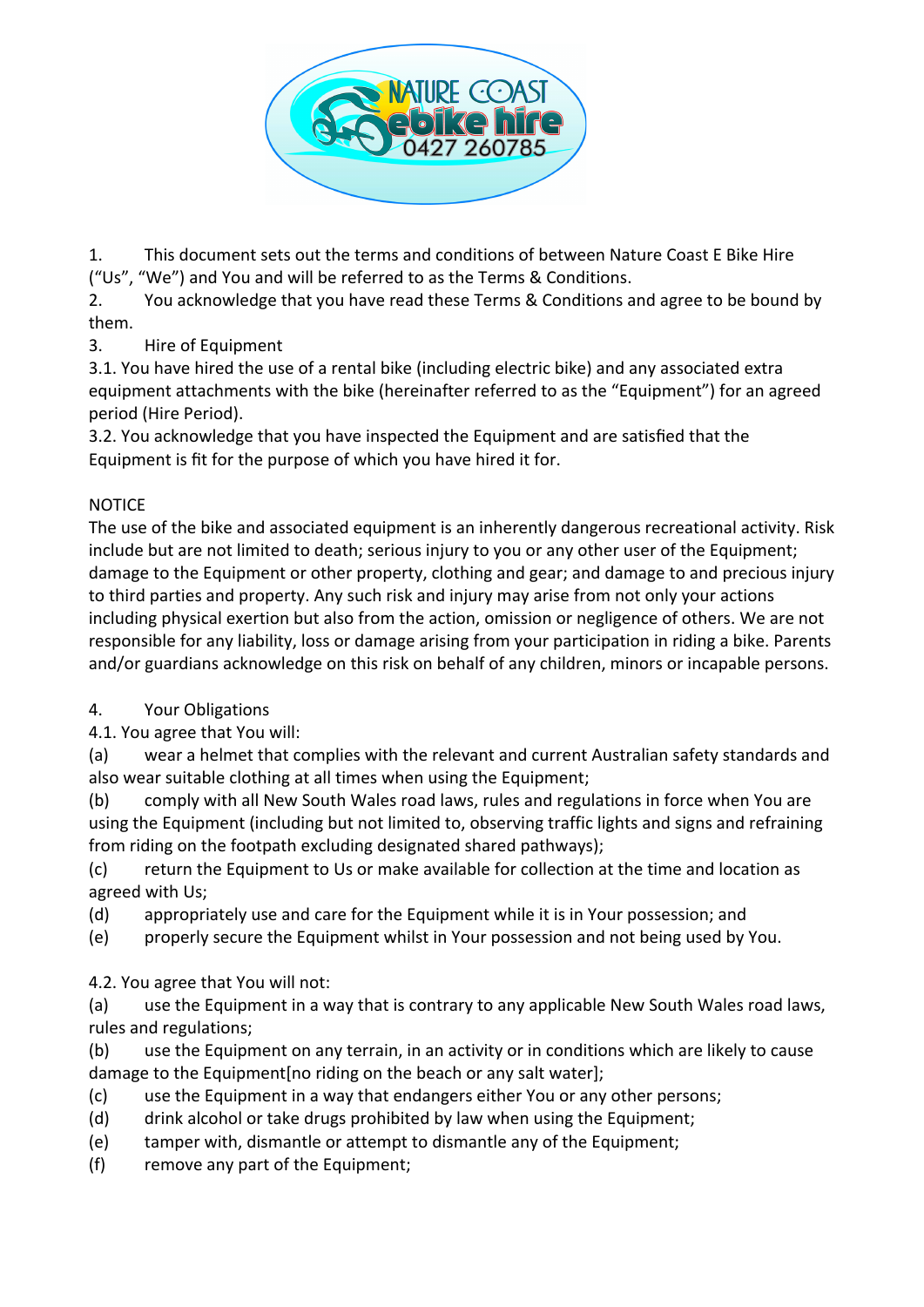

(g) exceed the maximum load that can be borne by the Equipment, being 120kg for the Bicycle, 2kg for front storage basket; and 15kg for rear rack.

(h) allow any other person to use the Equipment.

4.3. You are responsible for the Equipment from the time you take possession of the Equipment or when the Equipment is delivered to You until it is returned to or collected by Us. You agree that you are responsible to check that the Equipment is not damaged before you take possession of the Equipment and that your will be responsible for any damage to the Equipment during the Hire Period and until you have returned the Equipment to, or it is collected by Us. In the event of the theft, disappearances, damage or destruction of the Equipment, You must report the facts to Us within 2 hours of becoming aware of such matter and, in the case of theft, You must also report the theft of the Equipment to NSW Police within 24 hours.

### 5. Safety & Use

5.1. You acknowledge that you have received, read and understood in its entirety our User Manual for E-Bike Hire and agree to abide by it.

5.2. You acknowledge that We have provided you all necessary instructions for the use of the Equipment including safety instructions and that you have understood the instructions and agree to abide by those instructions.

5.3. You acknowledge that We have provided you with a helmet including for any other person using the Equipment, or you have provided your own helmet. You agree to wear a helmet at all times whilst riding and accept any consequences of not wearing a helmet.

It is a legal requirement in New South Wales that all bicycle riders must wear a helmet whilst riding a bicycle.

5.4. You acknowledge that you are physically and mentally able to ride a bike and that you are familiar with bike riding and the risks involved in the activity. You further acknowledge that riding a bicycle is a dangerous recreational activity and We are not liable for any loss or damage arising from your participation in this activity. If you are the parent or guardian of a minor or incapable person you acknowledged that you have been advised of the risk on behalf of the minor or incapable person.

5.5. You acknowledged that you and any other person using the Equipment understand the NSW Road Rules and will abided by all road rules whilst using the equipment. You further acknowledge and agree that you and any other person using the Equipment will not use the equipment in a reckless or dangerous manner and will take all reasonable care whilst using the equipment. It is a legal requirement in New South Wales that bicycle riders do not ride a bicycle under the influences of alcohol or drugs. You can be fined or imprisoned if you are found to riding under the influence of drugs or alcohol.

5.6. We do not recommend that the Equipment is used at night either before sunrise or after sunset. The Equipment is not intended to be used in the rain or wet conditions.

5.7. You acknowledge that you are over the age of 18 years and that you will ensure that any other person using the Equipment will be over the age of 18 years.

5.8. To the extent to which we are entitled to do so under the Competitions and Consumer Act (as amended), our liability under those statutory provisions is limited to a refund of the purchase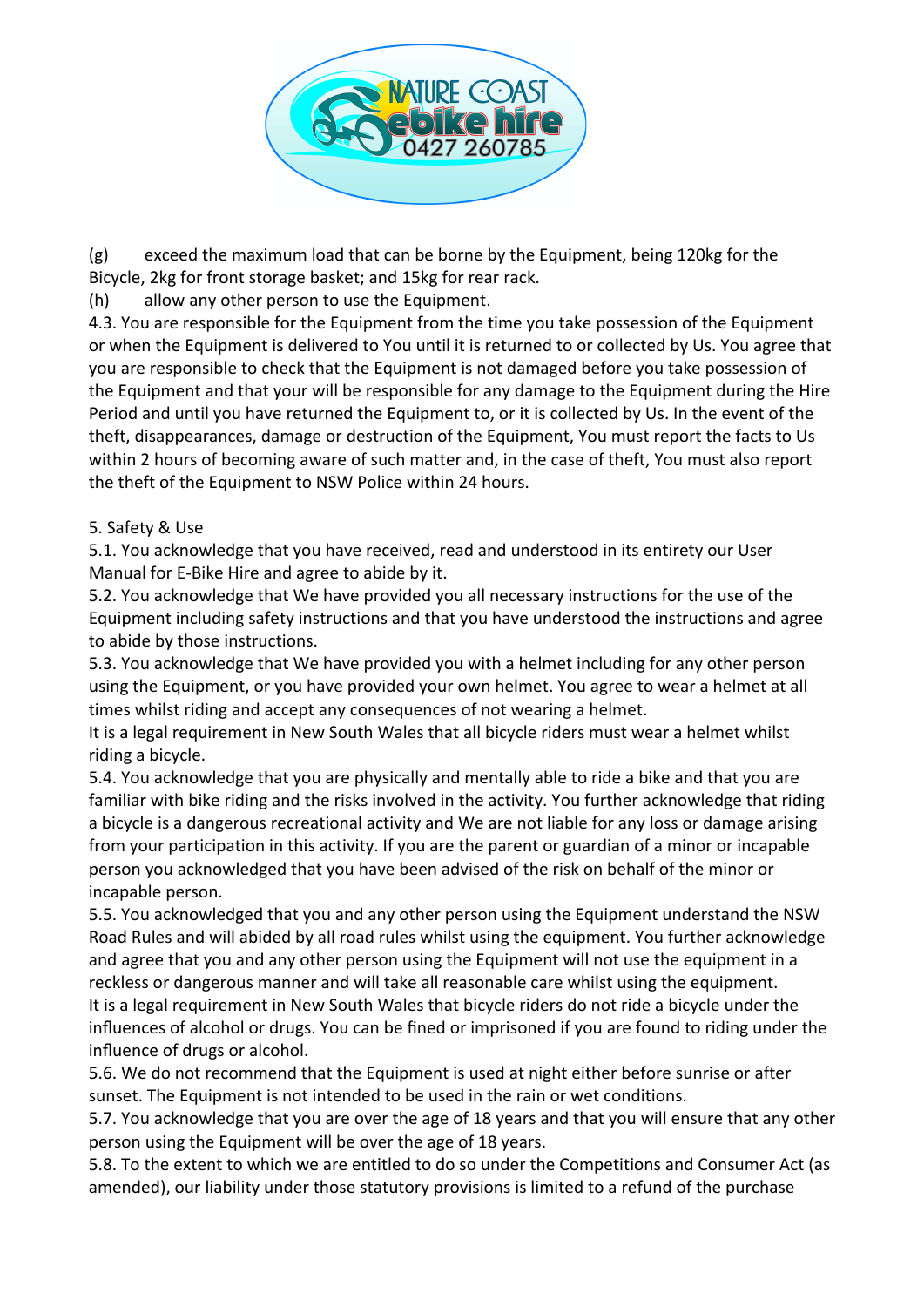

price of the hire of the Equipment for the period of which it was unusable or replacement of the Equipment for the period of which it was unusable.

6. Dispute Resolution

6.1. These Terms and Conditions and any dispute relating to these Terms and Conditions will be governed by the law of New South Wales. Both You and Us submit to the non-exclusive jurisdiction of the New South Wales Courts and Courts of Appeal from them.

7. Fees

7.1. You agree to pay the Hiring Fee as agreed or advertised to Us for the Hire Period.

7.2. Where the following events occur, You are liable to pay a fee to us in the following amounts:

(a) You fail to return the Equipment to us before the end of the Hire Period or the Equipment is not available for our collection at the time and location (as prior agreed with us) to pay a fee of \$50 per hour

(b) where there is damage to the Equipment excluding fair wear and tear, a lump sum amount based on the costs of the repair of the Equipment.

8. Liability

8.1. You acknowledge that there are dangers and risks inherent with the use of the Equipment (including Bicycle riding) to which You and others may be exposed by using the Equipment. 8.2. You agree that You are using the Equipment at your own risk and have voluntarily assumed responsibility for any injury, death or property damage include to You or any other person may

suffer or cause as a result of your use of the Equipment.

8.3. To the fullest extent at law, You agree to release and indemnify Us including our owners, employees, staff, workers and agents from any action, suits, costs, expenses, demands, damages, liability and loss resulting from the use of the Equipment by You or any third party. 8.4. You agree that We:

(a) will not be liable or responsible for any death, loss, accident, damage or injury to You or any other person whatsoever which may happen as a result of your use of the Equipment; and

(b) will not incur or be under any liability to You or any other person for any loss, damage or injury to or in respect of any of Your property or any other person's property.

8.5. To the extent to which we are entitled to do so under the Competitions and Consumer Act (as amended), We are not liable to You in respect of any liability we may have to You or any other person, in respect of any indirect or consequential loss.

8.6. You are responsible for all damage or loss to the Equipment and agree to pay for all costs, charges, fees and expenses associated with the loss, theft or damage of the Equipment whilst the Equipment is in your use or control.

9. Severability

9.1. To the extent that any provision of these Terms & Conditions are illegal, invalid or unenforceable in any respect under the law of any jurisdiction, that will not affect or impair:

(a) the legality, validity or enforceability in that jurisdiction of any other provision of these Terms & Conditions; or

(b) the legality, validity or enforceability under the law of any other jurisdiction of that or any other provision of these Terms & Conditions.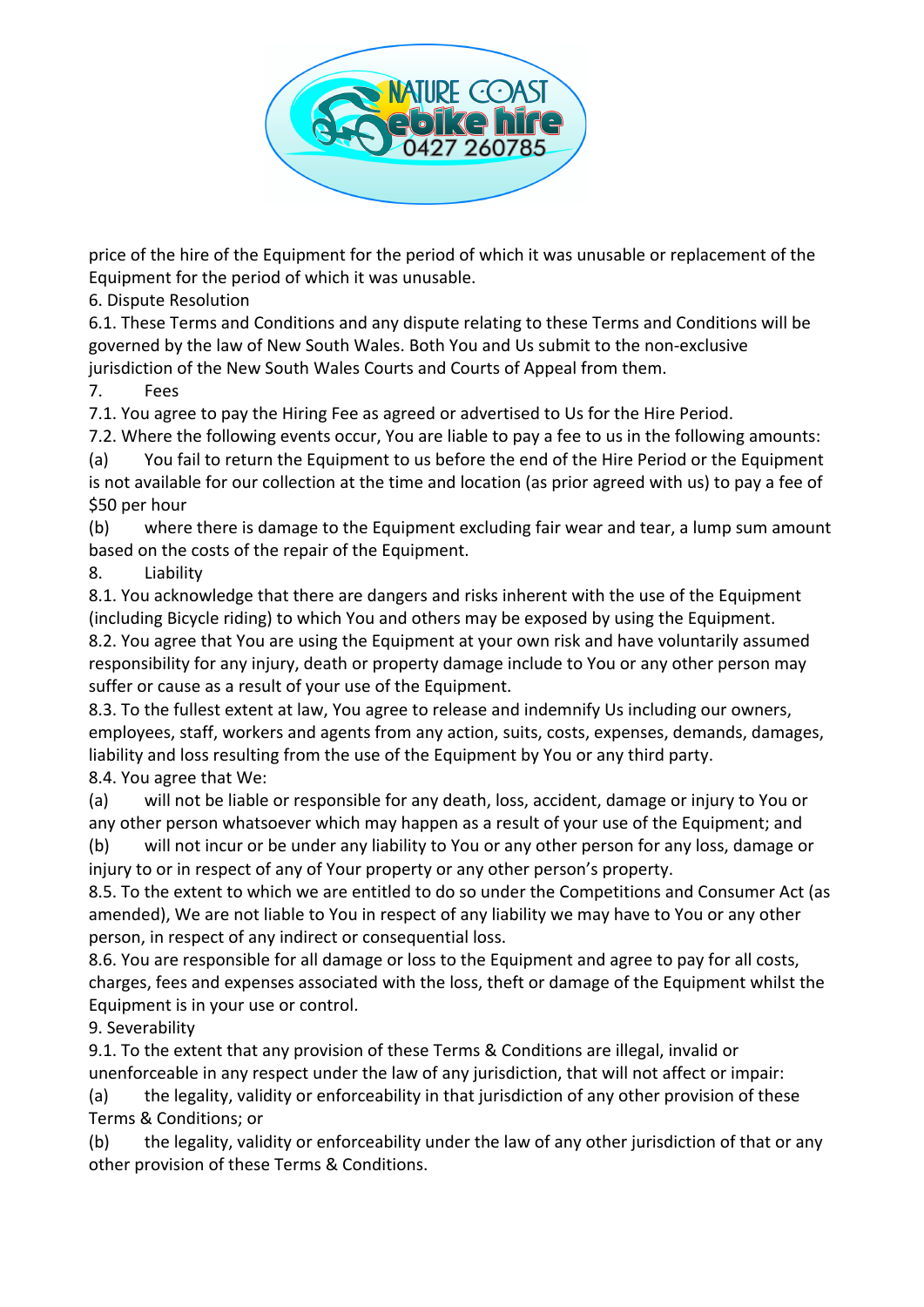

10-A guardian must sign for the hire of any person Under 18 to a minimum age of 12 years[ no one under 12 can ride our Nature Coast E Bikes ]the Guardian will take full responsibility and guidance for these person as signed for in the agreement and the rules as stated .Guardians must be in attendance at all times whilst using the Nature Coast E Bikes. Any damage that occurs will be the responsibility of the Guardian and a lump sum payment will be taken from them 11- When using a child trailer, speed must not exceed 12km per hour.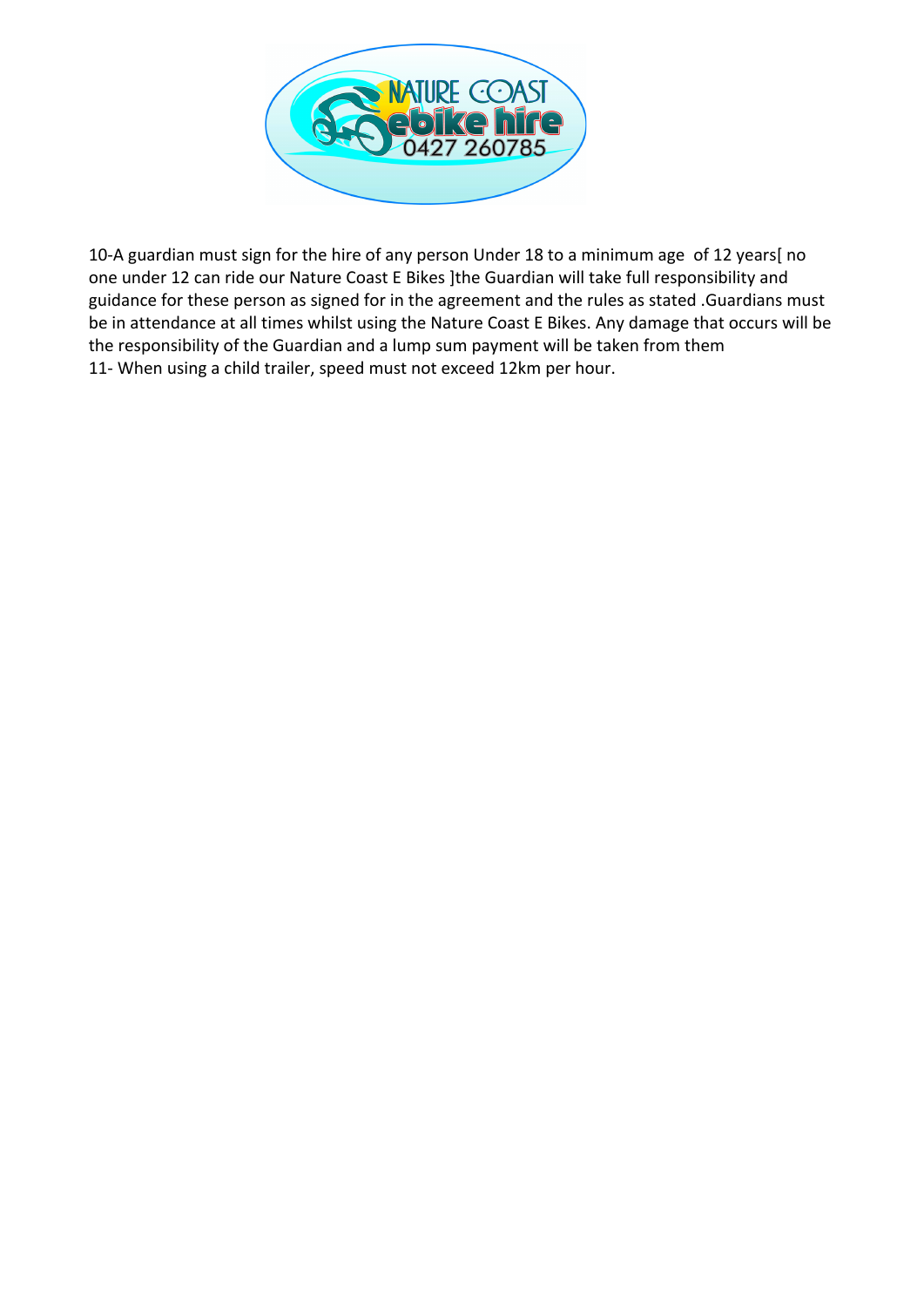

Please tick to accept that I have read and understand these Terms and Conditions.

Please tick to acknowledge that I was shown and understand how to operate the E Bike.

I accept the above terms and conditions lister 1 to 10 and ticked the two statements above:

As Guardian for the following people under 18 ,I accept the terms and conditions as listed 1 to 10: